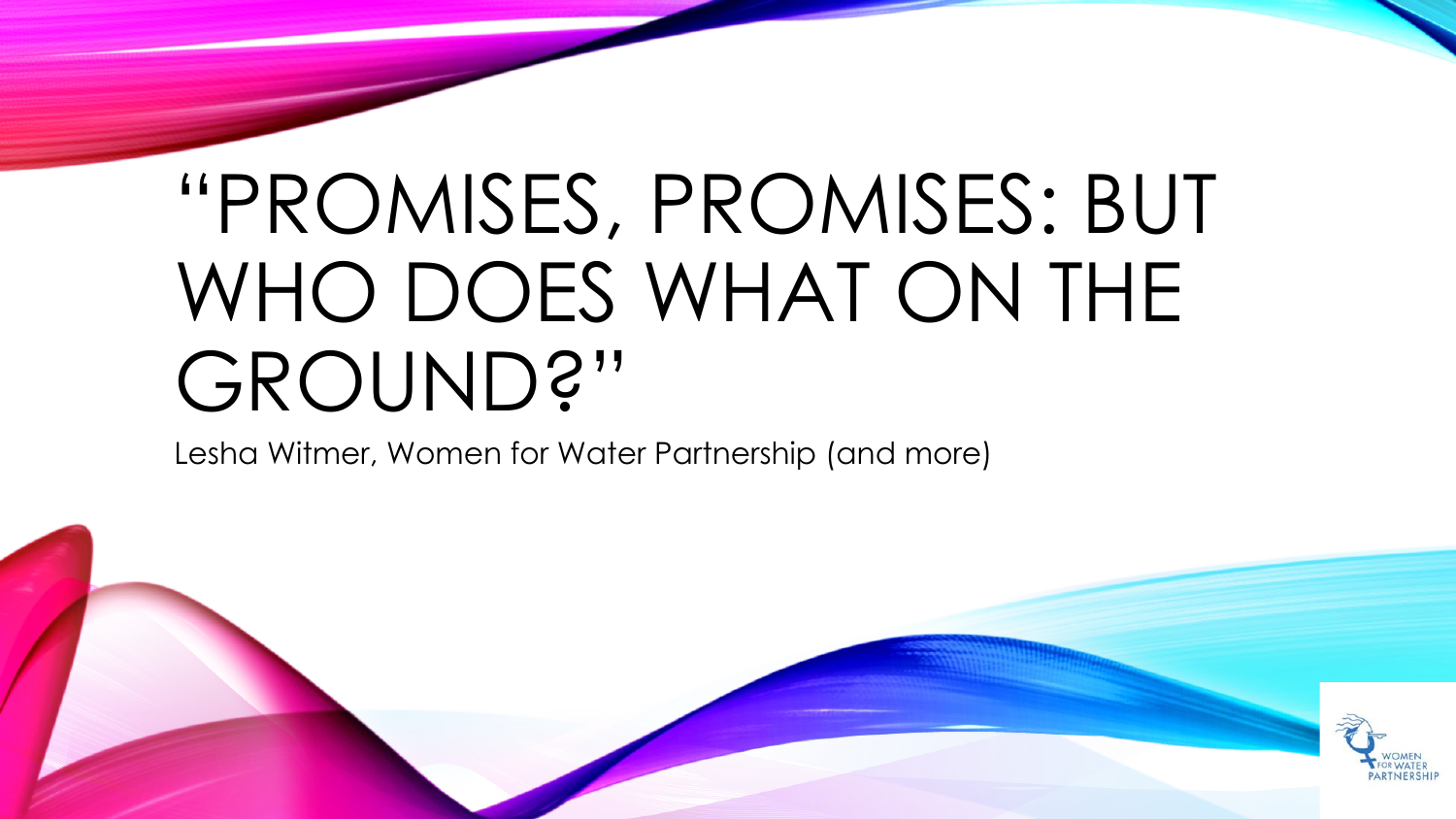#### **WORLD WATER DAY (22 MARCH) A SECOND WOMEN'S DAY (8 MARCH)? PROMISES**

- In 1992 the Dublin principles were formulated. Principle No. 3: "Women play a central part in the provision, management and safeguarding of water".
- In 1995 the Beijing Action platform under chapter K formulated some crucial principles like "I. Ensure that clean water is available and accessible to all by the year 2000 and that environmental protection and conservation plans are designed and implemented to restore polluted water systems and rebuild damaged watersheds
- In 2002 the Johannesburg Platform for Action and after that the Commission on Sustainable Development (2003-2004)were very explicit on the role women can and should play
- The Commission on the status of women refers
- The combined targets of SDG5 and 6 are clear and crucial

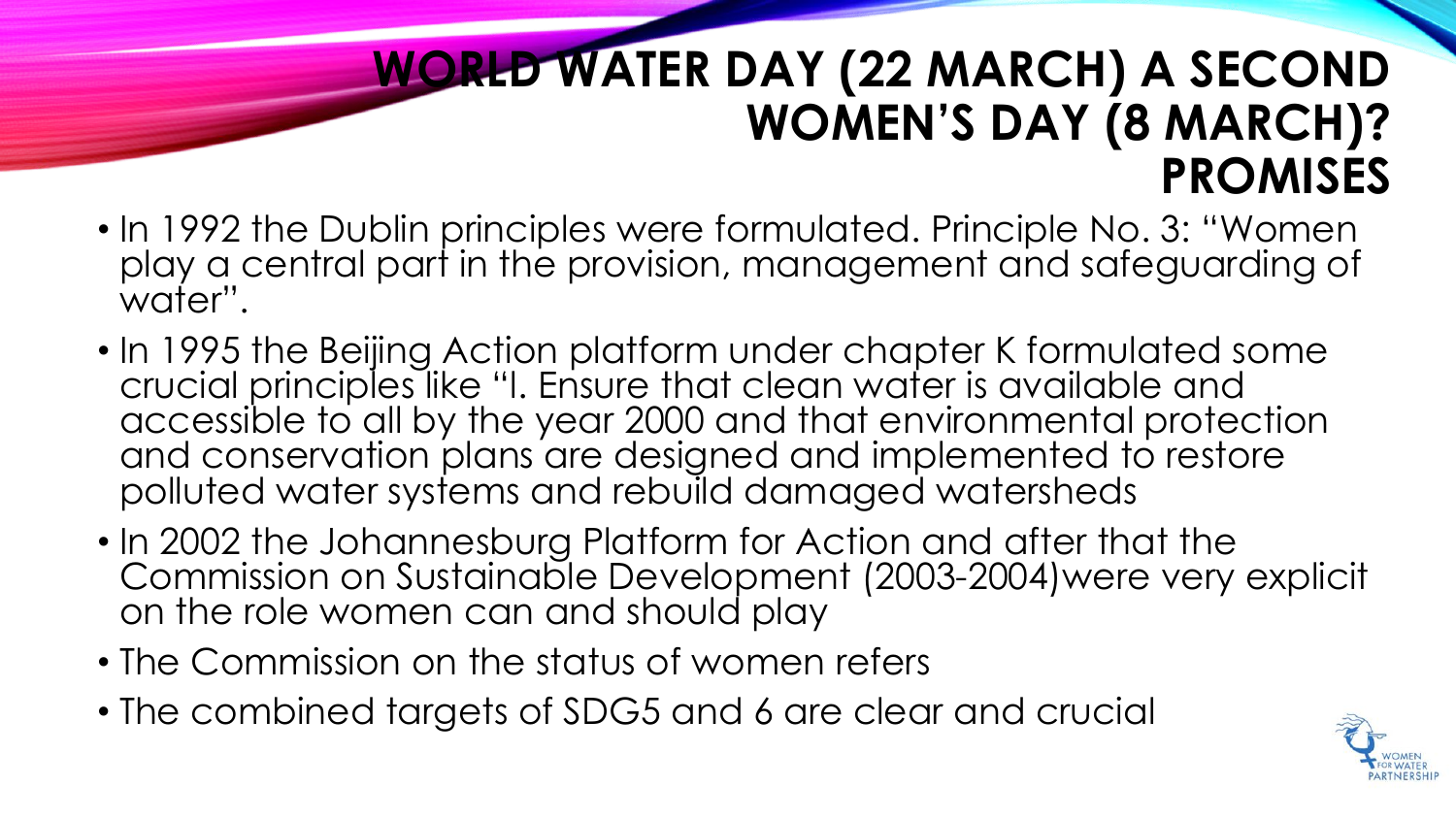## HOW TO GET THERE?

- However: it seems lots of promises but not enough action on the ground.
- "Leaving no one behind" is a powerful slogan;
- Even more powerful: Enabling those that have not enough voice (yet) and be able to act on their own behalf
- Women are actors and Yes, women like to get a "little help from a friend"; but do not want them to take over. (and women are a very divers group)
- **• Women's empowerment and "water" are intrinsically linked; implement SDG5 and 6 (and other water-related targets) together is a necessity.**

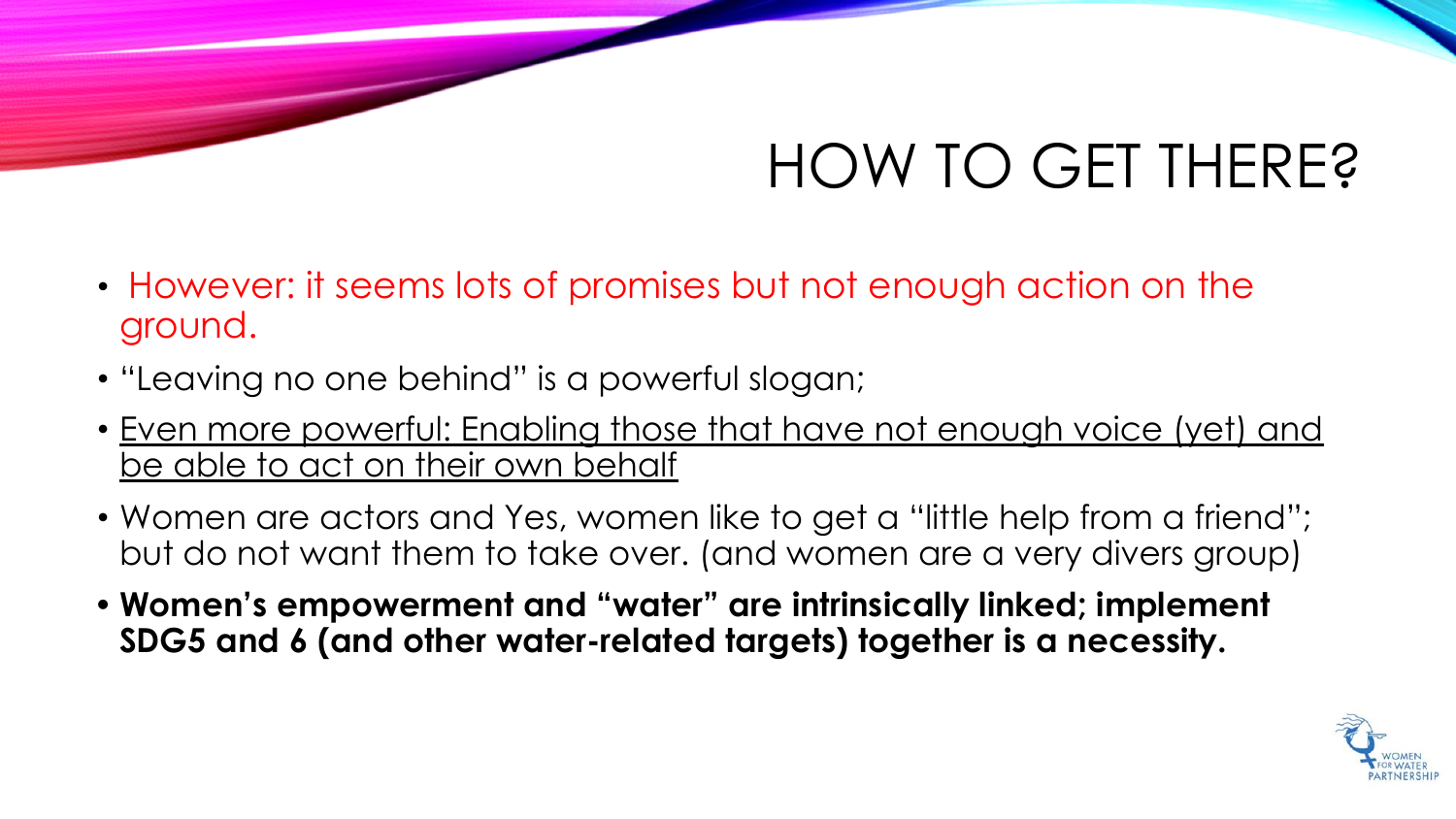#### WORLD WATER DEVELOPMENT REPORT 2019 AND MORE

- "Fulfilment of the human rights to water and sanitation requires that the services be available, physically accessible, equitably affordable, safe and culturally acceptable", and gender sensitive … The human rights to water and sanitation are neither temporary nor subject to state approval, and they cannot be withdrawn
- Water rights, which are normally regulated under national laws, are conferred to an individual or organization through property rights or land rights, or through a negotiated agreement between the state and landowner(s)". For women to be able to manage water and sanitation, land rights and thus right to water are crucial and till today a big impediment all over

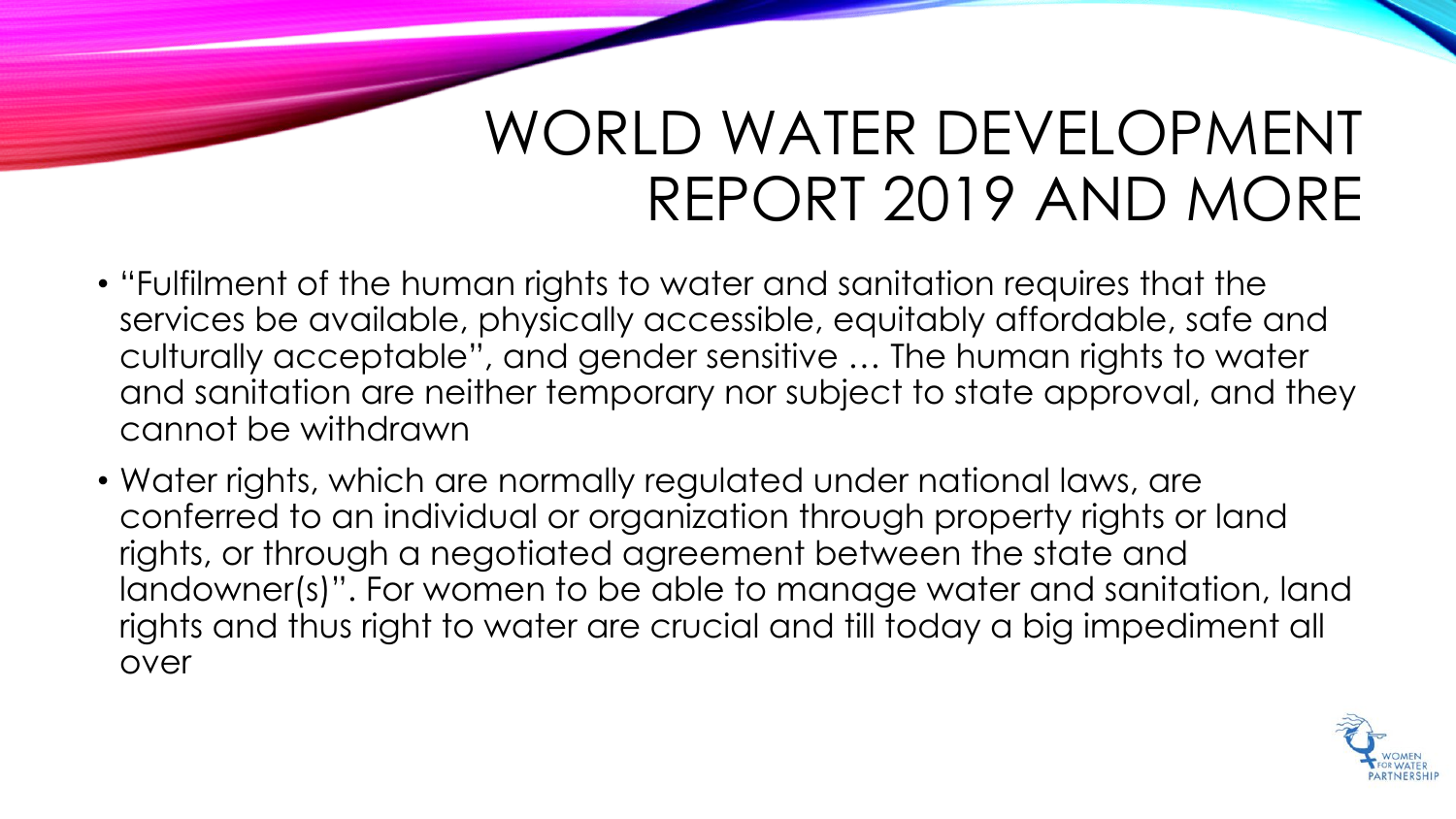#### WHAT'S NEEDED?

• Advocate for land and water rights for women

- Women are actors to support: give them a vote! Position women as agents of change, leaders, professionals, experts and partners on equal footing with men in water and sustainable development programs to achieve equitable access to water for all for all uses
- Multi- disciplinary research to create the evidence base: that diversity, women's involvement works > OECD and WfWP started a project on this - and IWRA members can assist with that?!
- SD principles applied: technology is one component, social and economic impacts and inputs are just as crucial
- (Sex-) disaggregated data collection and analysis (both qualitatively and quantitatively)
- Citizens science and data collection to fill the gap and create trust and ownership: how to motivate, enhance, validate and incorporate

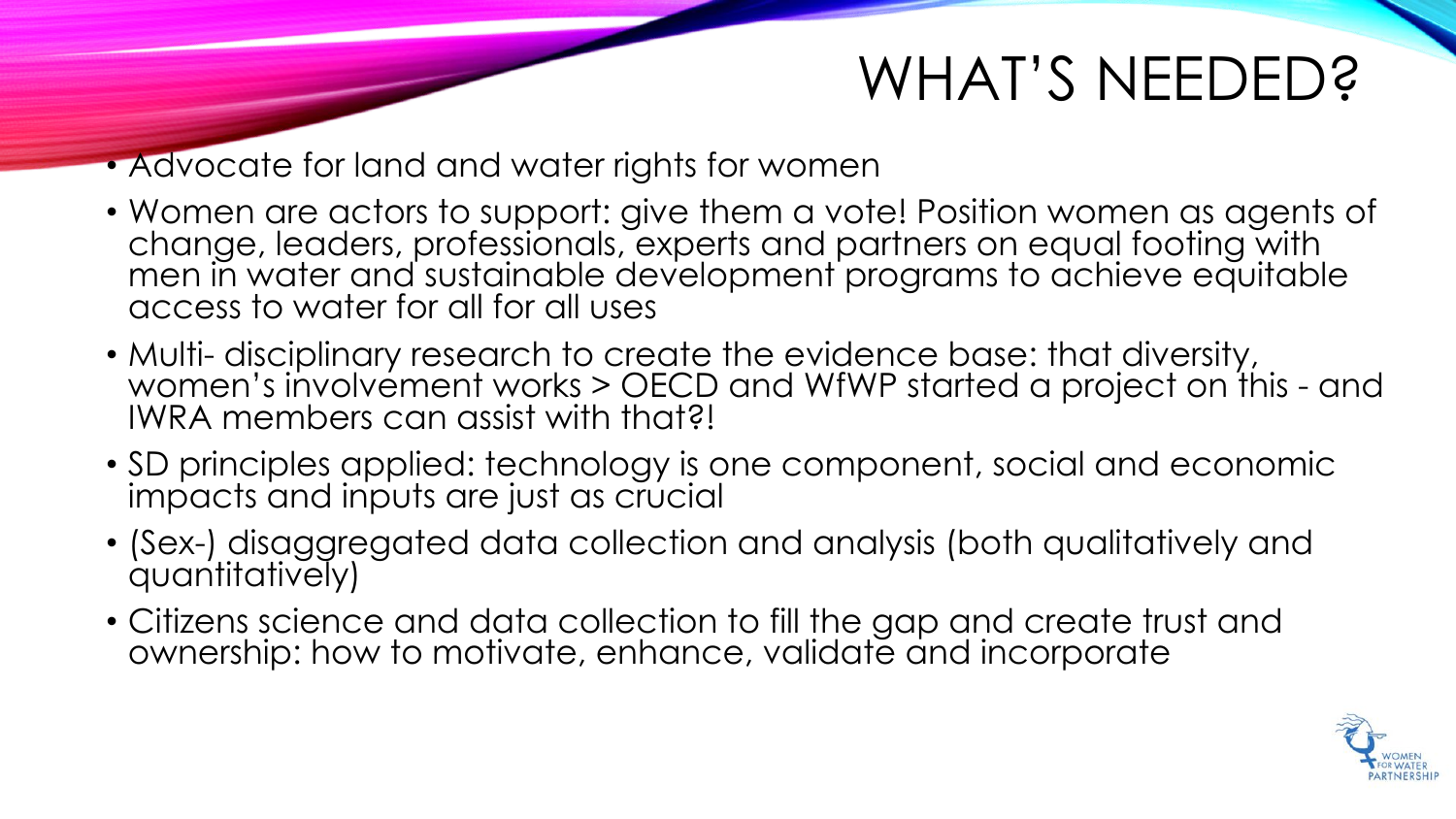### WHAT'S NEEDED?

- Acknowledge and enhance traditional and indigenous experience and knowledge
- Certify earlier acquired competences and experience
- Ensure access to information and rights
- Support women to participate in and have access to vocational education at all levels and thus get access to the labor market (only 17% of paid jobs in the water sector are filled by women; but they do most of the work unpaid!)
- Train moderators, resource persons to ensure women's voices are really heard and their suggestions incorporated
- Change working conditions and HR policies to ensure a gender balance